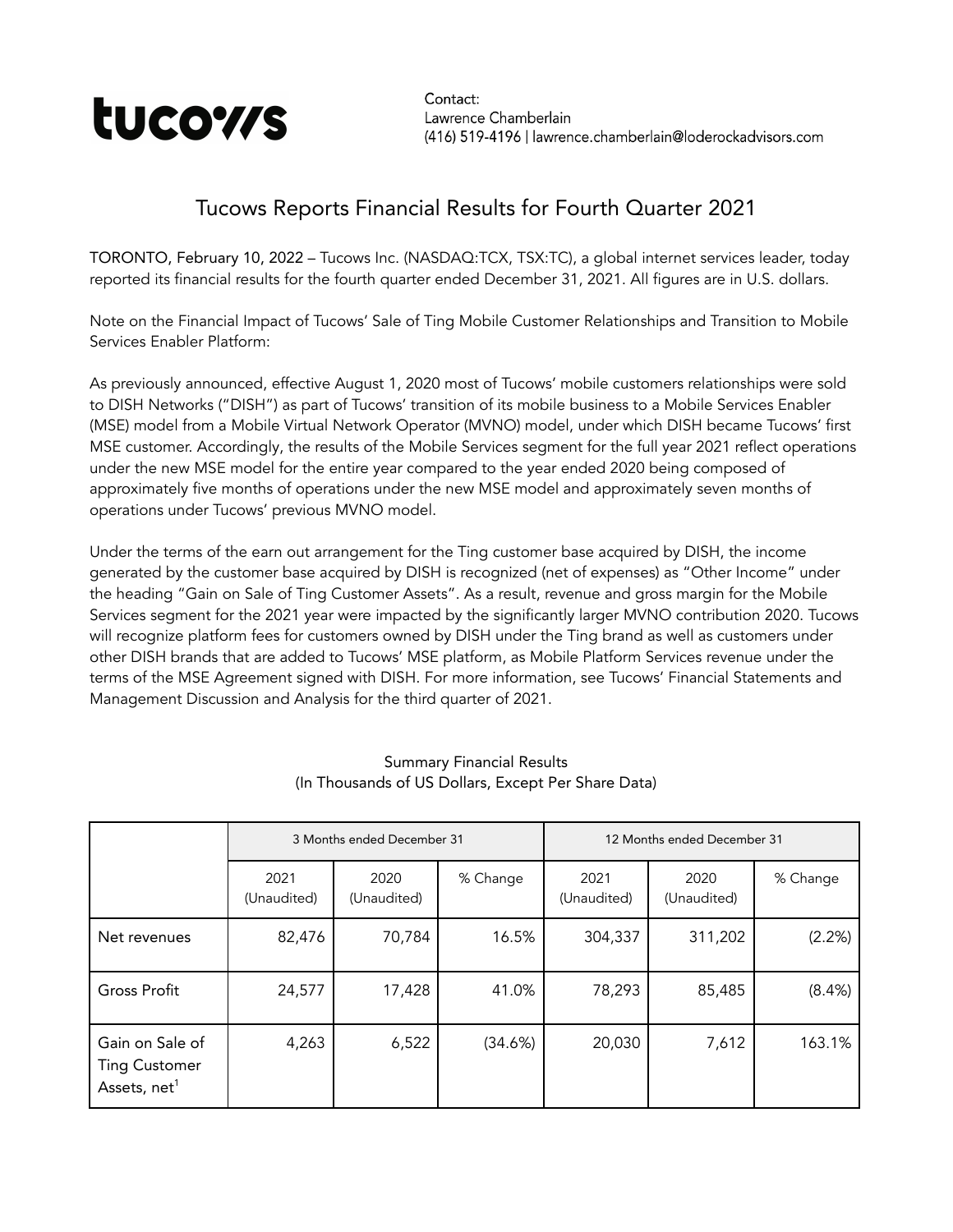| Net income                                         | (1,967) | 2,068  | (195.1%)    | 3,364  | 5,775  | (41.7%) |
|----------------------------------------------------|---------|--------|-------------|--------|--------|---------|
| Basic earnings<br>per common<br>share              | (0.18)  | 0.19   | $(194.1\%)$ | 0.32   | 0.55   | (42.1%) |
| Adjusted<br>EBITDA <sup>1</sup>                    | 12,736  | 12,847 | $(0.9\%)$   | 48,821 | 50,972 | (4.2%)  |
| Net cash<br>provided by<br>operating<br>activities | 10,542  | 1,637  | 544.0%      | 29,637 | 36,081 | (17.9%) |

1. This Non-GAAP financial measure is described below and reconciled to GAAP net income in the accompanying table.

# Summary of Revenues, Gross Profit and Adjusted EBITDA (In Thousands of US Dollars)

|                                 | Revenue                       |                     | <b>Gross Profit</b>           |                     | Adj. EBITDA <sup>1</sup>      |                     |
|---------------------------------|-------------------------------|---------------------|-------------------------------|---------------------|-------------------------------|---------------------|
|                                 | 3 Months ended<br>December 31 |                     | 3 Months ended<br>December 31 |                     | 3 Months ended<br>December 31 |                     |
|                                 | 2021<br>(Unaudited)           | 2020<br>(Unaudited) | 2021<br>(Unaudited)           | 2020<br>(Unaudited) | 2021<br>(Unaudited)           | 2020<br>(Unaudited) |
| <b>Fiber Internet Services:</b> |                               |                     |                               |                     |                               |                     |
| <b>Fiber Internet Services</b>  | 8,577                         | 5,049               | 5,771                         | 3,130               | (3, 564)                      | (835)               |
|                                 |                               |                     |                               |                     |                               |                     |
| Mobile Services:                |                               |                     |                               |                     |                               |                     |
| Retail Mobile Services          | 2,523                         | 1,806               | 753                           | 821                 |                               |                     |
| <b>Mobile Platform Services</b> | 5,542                         | 188                 | 5,393                         | 132                 |                               |                     |
| Other Professional<br>Services  | 4,473                         | 1,959               | 2,692                         | 256                 |                               |                     |
| <b>Total Mobile Services</b>    | 12,538                        | 3,953               | 8,838                         | 1,209               | 8,597                         | 4,733               |
|                                 |                               |                     |                               |                     |                               |                     |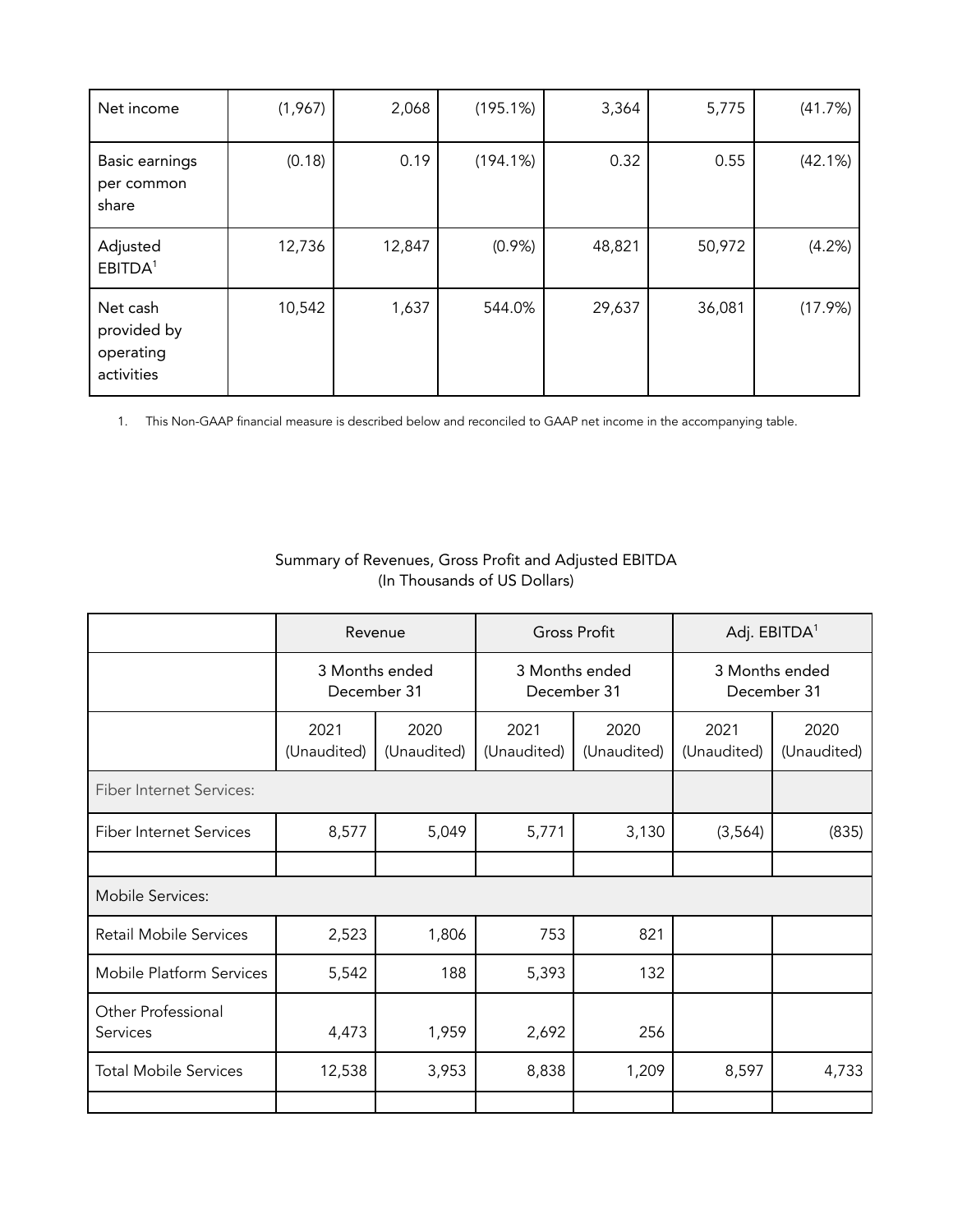| Domain Services:                                |        |        |          |          |        |        |
|-------------------------------------------------|--------|--------|----------|----------|--------|--------|
| Wholesale                                       |        |        |          |          |        |        |
| Domain Services                                 | 47,137 | 47,463 | 10,516   | 10,312   |        |        |
| <b>Value Added Services</b>                     | 5,518  | 5,097  | 4,843    | 4,257    |        |        |
| <b>Total Wholesale</b>                          | 52,655 | 52,560 | 15,359   | 14,569   |        |        |
|                                                 |        |        |          |          |        |        |
| Retail                                          | 8,706  | 9,222  | 4,329    | 4,783    |        |        |
| <b>Total Domain Services</b>                    | 61,361 | 61,782 | 19,688   | 19,352   | 11,640 | 12,132 |
| Network Expenses:                               |        |        |          |          |        |        |
| Network, other costs                            | n/a    | n/a    | (4, 474) | (2,681)  | n/a    | n/a    |
| Network, depreciation<br>and amortization costs | n/a    | n/a    | (5, 347) | (3,582)  | n/a    | n/a    |
| Network, impairment                             | n/a    | n/a    | 101      | n/a      | n/a    | n/a    |
| Total Network expenses                          | n/a    | n/a    | (9,720)  | (6, 263) | n/a    | n/a    |
|                                                 |        |        |          |          |        |        |
| Total                                           | 82,476 | 70,784 | 24,577   | 17,428   | n/a    | n/a    |

"Tucows delivered another quarter of solid financial performance, highlighted by year-over-year increases in net revenue and gross profit of 17% and 41%, respectively, driven by growth in the Ting Fiber Internet customer base and the significantly higher contribution of our Mobile Services Enabler platform a year after its launch," said Elliot Noss, President and Chief Executive Officer, Tucows Inc." Adjusted EBITDA decreased slightly by 0.9% year-over-year as we continued to invest in the Ting Fiber Internet opportunity, with the fourth quarter seeing another record for capital expenditure on our Fiber network."

"The fourth quarter concluded a year of both solid financial results and strategic achievements across the Company. Tucows Domain Services posted a record year for both gross margin and adjusted EBITDA as that business reached a new, higher steady state level following the pandemic related growth of 2020. The first full year of our Mobile Services Enabler business, recently rebranded as our Communication Service Provider software platform, Wavelo, was very much in line with our expectations, as we focused on supporting the success of our first customer, DISH. 2021 also saw significant progress on the accelerated build of the Ting Fiber Internet network, with a 61% increase in capital expenditure, 48% increase in the number of serviceable addresses, and a more than 66% expansion of our subscriber base. All of this positions Tucows to continue to ramp investment of the consistent, strong cash flows generated by Tucows Domain Services and the Wavelo CSP Platform in the outsized Ting Fiber Internet opportunity."

#### Financial Results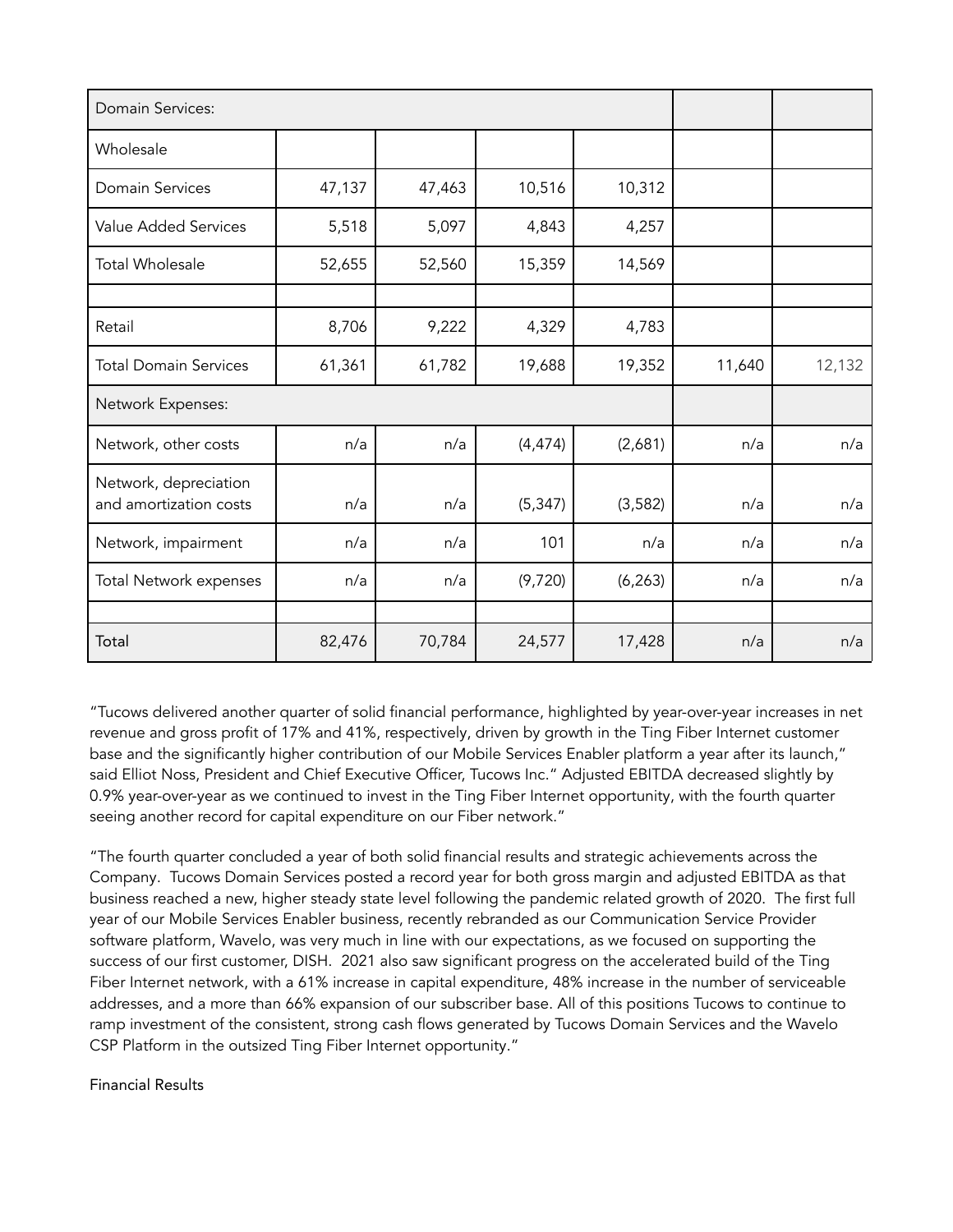Net revenue for the fourth quarter of 2021 increased 17% to \$82.5 million from \$70.8 million for the fourth quarter of 2020. The increase was the result of growth in revenue from the Fiber Internet Services business and both the Mobile Platform Services and Other Professional Services components of the Mobile Services Enabler business.

Gross profit for the fourth quarter of 2021 increased 41% to \$24.6 million from \$17.4 million for the fourth quarter of 2020. The increase was driven by the same factors as net revenue.

Net loss for the fourth quarter of 2021 was \$2.0 million, or a loss of \$0.18 per share, compared with net income of \$2.1 million, or \$0.19 per share, for the fourth quarter of 2020 with the loss driven by a higher effective tax rate.

Adjusted EBITDA<sup>1</sup> for the fourth quarter of 2021 decreased 0.9% to \$12.7 million from \$12.8 million for the fourth quarter of 2020. The modest decline in adjusted EBITDA 1 reflects the continued investment in Fiber Internet Services.

Cash and cash equivalents at the end of the fourth quarter of 2021 were \$9.1 million compared with \$5.5 million at the end of the third quarter of 2021 and \$8.3 million at the end of the fourth quarter of 2020.

Notes:

#### 1. Adjusted EBITDA

Tucows reports all financial information required in accordance with United States generally accepted accounting principles (GAAP). Along with this information, to assist financial statement users in an assessment of our historical performance, the Company typically discloses and discusses a non-GAAP financial measure, adjusted EBITDA, in press releases and on investor conference calls and related events that exclude certain non-cash and other charges as the Company believes that the non-GAAP information enhances investors' overall understanding of our financial performance.

The Company believes that the provision of this supplemental non-GAAP measure allows investors to evaluate the operational and financial performance of the Company's core business using similar evaluation measures to those used by management. The Company uses adjusted EBITDA to measure its performance and prepare its budgets. Since adjusted EBITDA is a non-GAAP financial performance measure, the Company's calculation of adjusted EBITDA may not be comparable to other similarly titled measures of other companies; and should not be considered in isolation, as a substitute for, or superior to measures of financial performance prepared in accordance with GAAP. Because adjusted EBITDA is calculated before certain recurring cash charges, including interest expense and taxes, and is not adjusted for capital expenditures or other recurring cash requirements of the business, it should not be considered as a liquidity measure. Non-GAAP financial measures do not reflect a comprehensive system of accounting and may differ from non-GAAP financial measures with the same or similar captions that are used by other companies and/or analysts and may differ from period to period. The Company endeavors to compensate for these limitations by providing the relevant disclosure of the items excluded in the calculation of adjusted EBITDA to net income based on U.S. GAAP, which should be considered when evaluating the Company's results. Tucows strongly encourages investors to review its financial information in its entirety and not to rely on a single financial measure.

The Company's adjusted EBITDA definition excludes depreciation, impairment and loss on disposition of property and equipment, amortization of intangible assets, income tax provision, interest expense (net),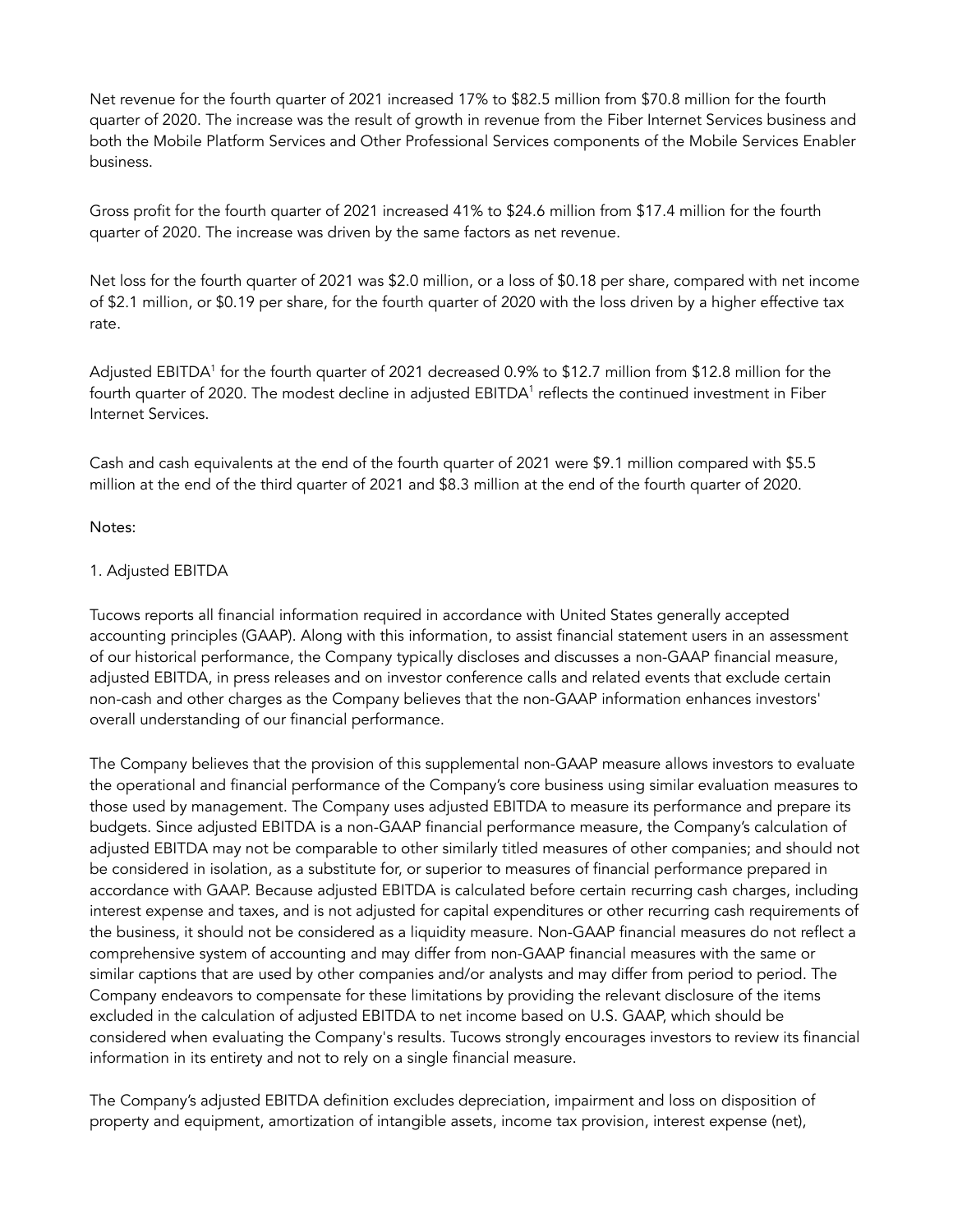accretion of contingent consideration, stock-based compensation, asset impairment, gains and losses from unrealized foreign currency transactions and costs that are one-time in nature and not indicative of on-going performance (profitability), including acquisition and transition costs. Gains and losses from unrealized foreign currency transactions removes the unrealized effect of the change in the mark-to-market values on outstanding unhedged foreign currency contracts, as well as the unrealized effect from the translation of monetary accounts denominated in non-U.S. dollars to U.S. dollars.

The following table reconciles adjusted EBITDA to income before provision for income taxes (dollars in thousands):

|                                                                                                                        | 3 months ended December 31 |                     | 12 months ended December 31 |                     |
|------------------------------------------------------------------------------------------------------------------------|----------------------------|---------------------|-----------------------------|---------------------|
|                                                                                                                        | 2021<br>(Unaudited)        | 2020<br>(Unaudited) | 2021<br>(Unaudited)         | 2020<br>(Unaudited) |
| <b>Adjusted EBITDA</b>                                                                                                 | 12,736                     | 12,847              | 48,821                      | 50,972              |
| Depreciation of property and<br>equipment                                                                              | 5,254                      | 3,377               | 17,986                      | 12,632              |
| Impairment and loss on disposition<br>of property and equipment                                                        | (100)                      | (17)                | 435                         | 1,621               |
| Amortization of intangible assets                                                                                      | 2,756                      | 2,644               | 10,007                      | 11,420              |
| Impairment of definite life intangible<br>assets                                                                       |                            |                     |                             | 1,431               |
| Disposal of Ting Mobile customer<br>assets                                                                             |                            |                     |                             | 3,513               |
| Interest expense, net                                                                                                  | 1,509                      | 855                 | 4,617                       | 3,611               |
| Accretion of contingent<br>consideration                                                                               | 98                         | 86                  | 383                         | 344                 |
| Stock-based compensation                                                                                               | 1,235                      | 1,054               | 4,592                       | 3,718               |
| Unrealized loss (gain) on change in<br>fair value of forward contracts                                                 |                            | (237)               | 606                         | (500)               |
| Unrealized loss (gain) on foreign<br>exchange revaluation of foreign<br>denominated monetary assets and<br>liabilities | 39                         | (19)                | 219                         | 461                 |
| Acquisition and transition costs*                                                                                      | 671                        | 441                 | 2,706                       | 1,961               |
|                                                                                                                        |                            |                     |                             |                     |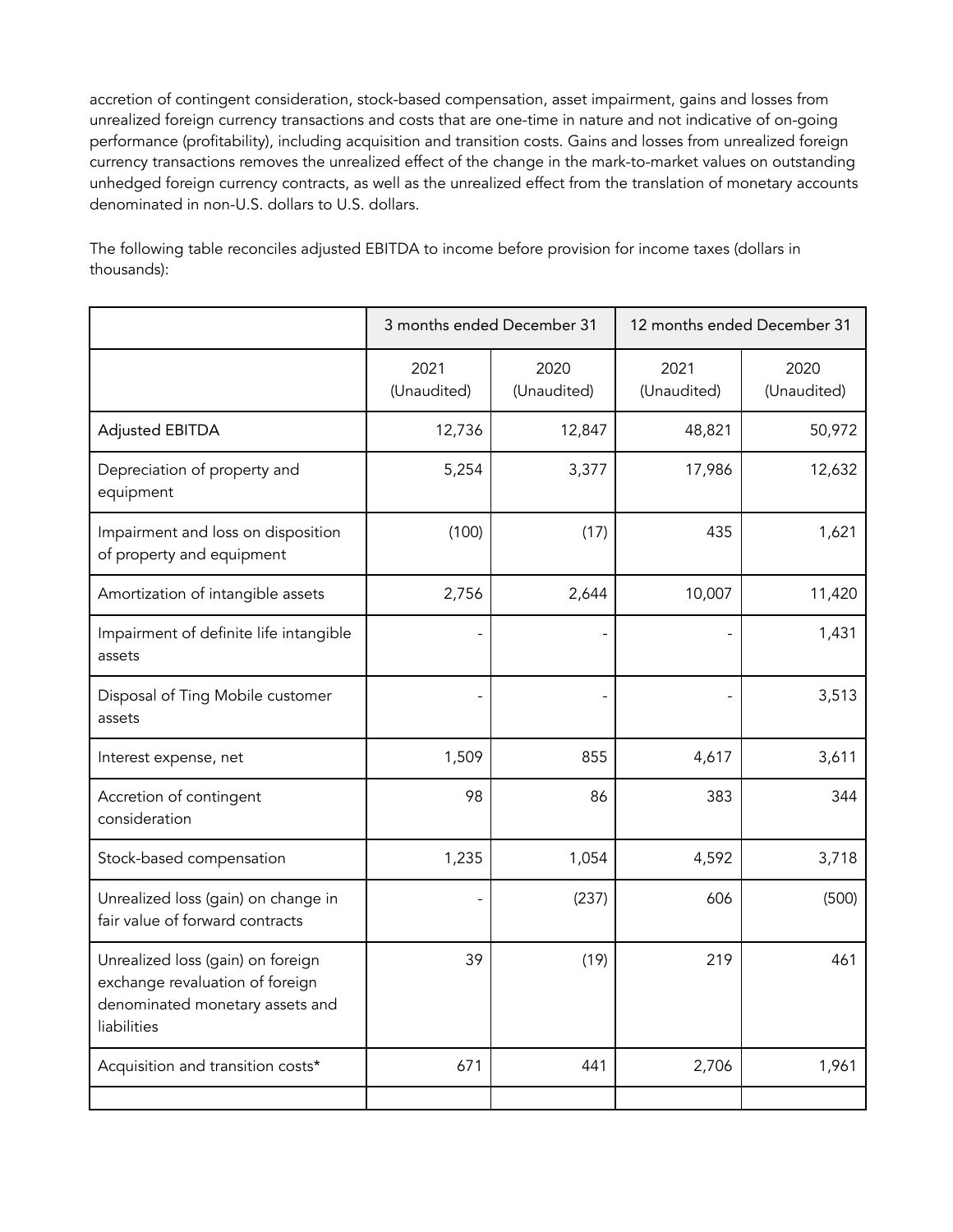| Income before provision for income<br>taxes                                                                                                                                                                                                                                                                                                                                                                                                                                         | 1,274 | 4,663 | 7,270 | 10,760 |
|-------------------------------------------------------------------------------------------------------------------------------------------------------------------------------------------------------------------------------------------------------------------------------------------------------------------------------------------------------------------------------------------------------------------------------------------------------------------------------------|-------|-------|-------|--------|
| *Acquisition and other costs represent transaction-related expenses, transitional expenses, such as redundant<br>post-acquisition expenses, primarily related to our acquisitions Cedar in January 2020 and Simply Bits in<br>November 2021 and disposition of certain Ting Mobile assets in August 2020. Expenses include severance or<br>transitional costs associated with department, operational or overall company restructuring efforts, including<br>geographic alignments. |       |       |       |        |

#### Management Commentary

At 6:00 p.m. ET today, Thursday February 10, management's pre-recorded audio commentary (and transcript) discussing the quarter and outlook for the Company will be posted to the Tucows website at [http://www.tucows.com/investors/financials.](http://www.tucows.com/investors/financials) Prior to reading/listening to management's commentary on the quarter, interested parties are invited to watch a background business video by Tucows' President and Chief Executive Officer, Elliot Noss, which was posted at 5:05 p.m. ET today, Thursday, February 10, on the Investors, videos, decks and reports page of the Investors section of the Company's web site: [https://www.tucows.com/investors/investor-videos/.](https://www.tucows.com/investors/investor-videos/)

In lieu of a live question and answer period, for the subsequent eight days, until Friday, February 18, shareholders, analysts and prospective investors can submit questions to Tucows' management at ir@tucows.com. Management will post responses to questions of general interest (audio recording and transcript) to the Company's website at <http://www.tucows.com/investors/financials/> on Thursday, March 3, at approximately 4 pm ET. All questions will receive a response, however, questions of a more specific nature may be responded to directly.

## About Tucows

Tucows helps connect more people to the benefit of internet access through communications service technology, domain services, and fiber-optic internet infrastructure. Ting (<https://ting.com/internet>) delivers fixed fiber Internet access with outstanding customer support. Wavelo ([https://wavelo.com\)](https://wavelo.com) is a telecommunications software suite for service providers that simplifies the management of mobile and internet network access, provisioning, billing and subscription, developer tools, and more. OpenSRS [\(https://opensrs.com\)](https://opensrs.com/), Enom [\(https://www.enom.com\)](https://www.enom.com/) and Ascio [\(https://ascio.com\)](https://ascio.com/) combined manage approximately 25 million domain names and millions of value-added services through a global reseller network of over 35,000 web hosts and ISPs. Hover [\(https://hover.com](https://hover.com/)) makes it easy for individuals and small businesses to manage their domain names and email addresses. More information can be found on Tucows' corporate website [\(https://tucows.com](https://tucows.com/)).

This release includes forward-looking statements as that term is defined in the U.S. Private Securities Litigation Reform Act of 1995, including statements regarding our expectations regarding our future financial results and, including, without limitation, our expectations regarding our ability to realize synergies from the Enom acquisition and our expectation for growth of Ting Internet. These statements are based on management's current expectations and are subject to <sup>a</sup> number of uncertainties and risks that could cause actual results to differ materially from those described in the forward-looking statements. Information about other potential factors that could affect Tucows' business, results of operations and financial condition is included in the Risk Factors sections of Tucows' filings with the Securities and Exchange Commission. All forward-looking